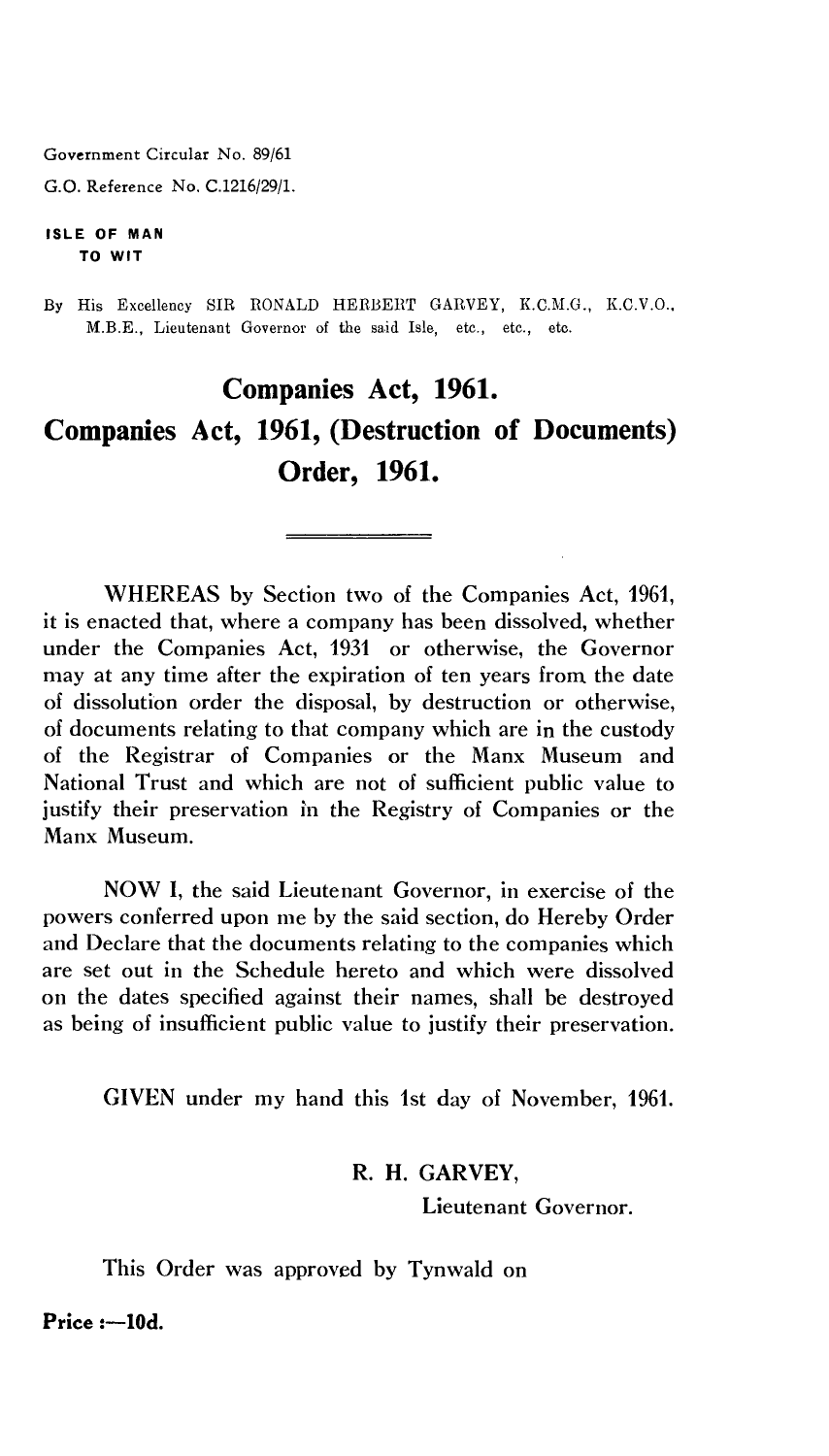# **SCHEDULE**

# **COMPANIES ACT, 1961,**

List of Companies which have been dissolved for more than ten years and are to be disposed of by destruction or otherwise.

| No. | Name of Company                                     | Date of<br>Dissolution |
|-----|-----------------------------------------------------|------------------------|
|     |                                                     |                        |
| 683 | Absip Limited                                       | 9th November 1939      |
| 852 | Aerotechnics Limited                                | 12th January 1948      |
| 633 | A. J. Relph Limited                                 | 18th February 1936     |
| 770 | Albion Trust Limited                                | 23rd January 1938      |
| 341 | Albuminoids Limited                                 | 13th October 1923      |
| 727 | Albury Limited                                      | 11th April 1937        |
| 600 | All British Potato Crisps Company Ltd.              | 6th October 1934       |
| 506 | Ahnah Chemical Co. Limited, The                     | 2nd May 1933           |
| 420 | Anglo-Andean Development Syndicate                  | 6th October 1934       |
|     | Ltd.                                                |                        |
| 419 | Anglo-Californian Vineyards (1922)                  | 18th February 1936     |
|     | Ltd.                                                |                        |
| 595 | Anglo-Continental Leather Industries                | 6th October 1934       |
| 596 | Ltd.                                                | 6th October 1934       |
|     | <b>Anglo-Dutch Property Finance</b><br>Company Ltd. |                        |
| 654 | Anglo French Properties Company                     | 25th September 1937    |
|     | Limited                                             |                        |
| 614 | Anglo-Italian Mills Limited                         | 6th October 1934       |
| 529 | Anglo-Manx Oil and Grease Works                     | 2nd May 1933           |
|     | Ltd. The                                            |                        |
| 543 | Anglo-Scottish Trading Co. Ltd., The                | 24th March 1939        |
| 779 | Angus Estates (Manx) Limited                        | 13th September 1938    |
| 643 | <b>Ardanbrite Flooring Company Limited</b>          | 18th February 1936     |
| 546 | Armay and Company Limited                           | 2nd May 1933           |
| 787 | Arncliffe Limited                                   | 23rd January 1938      |
| 602 | Ashcrofts Stores (Ramsey) Limited                   | 12th May 1948          |
| 598 | Ashfields Limited                                   | 16th February 1942     |
| 422 | A. T. Gunn & Co. Ltd.                               | 13th August 1926       |
| 755 | Athole Trustees Limited                             | 16th February 1942     |
| 242 | Austin & Austin Limited                             | 13th October 1923      |
| 290 | Australian Corporation Limited, The                 | 13th October 1923      |
| 664 | Baldwin Trading Co. Limited                         | 24th June 1937         |
| 856 | Baljean Limited                                     | 19th April 1949        |
| 862 | <b>Ballavale Trust Limited</b>                      | 30th October 1947      |
| 742 | <b>Ballure Limited</b>                              | 4th November 1937      |
| 395 | Ballymena and Coleraine Corporation                 | 21st July 1934         |
|     | Limited                                             |                        |
| 403 | B. & O. C. (Company) Limited                        | 26th May 1928          |
| 792 | Bargain Price & Company Limited                     | 13th September 1938    |
| 446 | <b>Barkers Limited</b>                              | 26th May 1928          |
| 763 | <b>Barrule Limited</b>                              | 25th September 1937    |
| 306 | Beech and Shaw Limited                              | 26th May 1928          |
| 423 | Belfast Oils and Produce Co. Limited                | 26th May 1928          |

 $\mathcal{A}$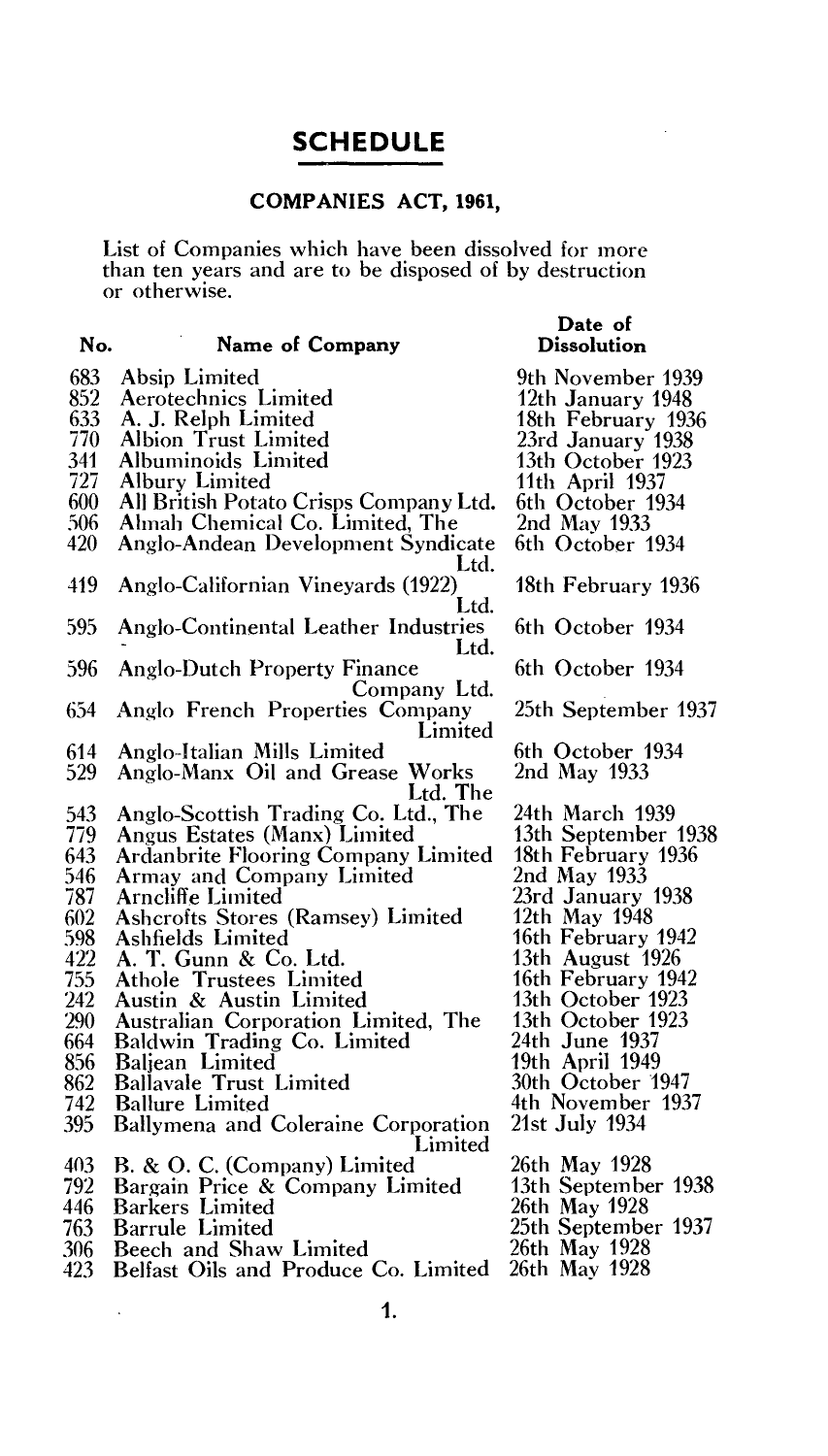| No.         | Name of Company                                                          | Date of<br><b>Dissolution</b>           |
|-------------|--------------------------------------------------------------------------|-----------------------------------------|
| 685         | Bell Boy Company Limited, The                                            | 22nd August 1937                        |
| 502         | <b>Belmont Motors Limited</b>                                            | 6th September 1947                      |
| 780         | B.E.P. (Manx) Limited                                                    | 13th September 1938                     |
| 645         | <b>Bernards Clubs Limited</b>                                            | 18th February 1936                      |
| 166         | Bijou Theatre & Buildings Co.<br>Limited, The                            | 13th October 1923                       |
| 91          | Bill Posting Co. Limited, Isle of Man                                    | 13th October 1923                       |
| 43          | Black Marble Works Co. Limited,<br>Isle of Man                           | 13th October 1923                       |
| 490         | <b>Bolton Trust Company Limited, The</b>                                 | 25th February 1939                      |
| 734         | <b>Bonavis Limited</b>                                                   | 8th April 1937                          |
| 405         | Boot and Shoe Merchants Limited                                          | 17th November 1938                      |
| 761         | <b>Braaid Limited</b>                                                    | 25th September 1937                     |
| 756         | <b>Bradda Limited</b>                                                    | 13th September 1938                     |
| 772         | Brandon Estates (Manx) Limited                                           | 13th July 1938                          |
| 771         | Brandon Trustee Company Limited                                          | 13th July 1938                          |
| 743         | <b>Brenton Limited</b>                                                   | 4th November 1937                       |
| 926         | Bridson W. F. & Co. Limited                                              | 12th January 1948                       |
| 463<br>615  | <b>Brighter Douglas Limited</b><br><b>British and Manx Trust Limited</b> | 26th May 1928<br>6th October 1934       |
| 653         | <b>British and Swiss Investment</b>                                      | 25th September 1937                     |
| 354         | Company Ltd.<br>British Baltic Export and Import Co.                     | 13th October 1923                       |
| 703         | Ltd.<br>British Bankers Reinsurance Fdn.<br>Limited                      | 25th September 1937                     |
| 714         | British Placing Bank Limited                                             | 25th September 1937                     |
| 592         | <b>Broomhall Trust Limited</b>                                           | 27th October 1945                       |
| 518         | Brotherton, (I.O.M.) Limited                                             | 24th October 1942                       |
| 744         | <b>Broughton Trust Limited</b>                                           | 25th May 1939                           |
| 631         | Brummel Aromatic & Mfg. Co.<br>Limited                                   | 24th March 1939                         |
| 397         | Bundy and Company Limited                                                | 21st September 1928                     |
| 1039<br>603 | <b>Business House Supplies Limited</b><br>Cadolite Limited               | 18th January 1950<br>6th October 1934   |
| 796         | Campbells Pharmacy Limited                                               | 3rd May 1941                            |
| 245         | Carbol O. Limited                                                        | 13th October 1923                       |
| 616         | <b>Carlton Road Houses Limited</b>                                       | 6th October 1934                        |
| 1032        | Catering Trades Equipment (I.O.M.)<br>Ltd.                               | 30th November 1949                      |
| 658         | Castle Hill Bakery Limited                                               | 19th October 1939                       |
| 706<br>260  | <b>Castle Investments Limited</b>                                        | 4th November 1937                       |
| 82          | Castle Syndicate Limited, The<br>Castletown Building & Investment        | 14th May 1910<br>13th October 1923      |
|             | Co. Limited                                                              |                                         |
| 715         | <b>Castle Trust Company Limited</b>                                      | 4th November 1937                       |
| 583         | Ceylon Tobacco Company Limited                                           | 13th February 1938                      |
| 674         | Chenawi Properties Co. Ltd.                                              | 25th September 1937                     |
| 737<br>303  | Cheveley Limited                                                         | 29th January 1937<br>19th November 1916 |
| 705         | Clarke's Peveril House Limited<br><b>Clermont Trust Limited</b>          | 7th November 1937                       |
|             |                                                                          |                                         |
|             | 2.                                                                       |                                         |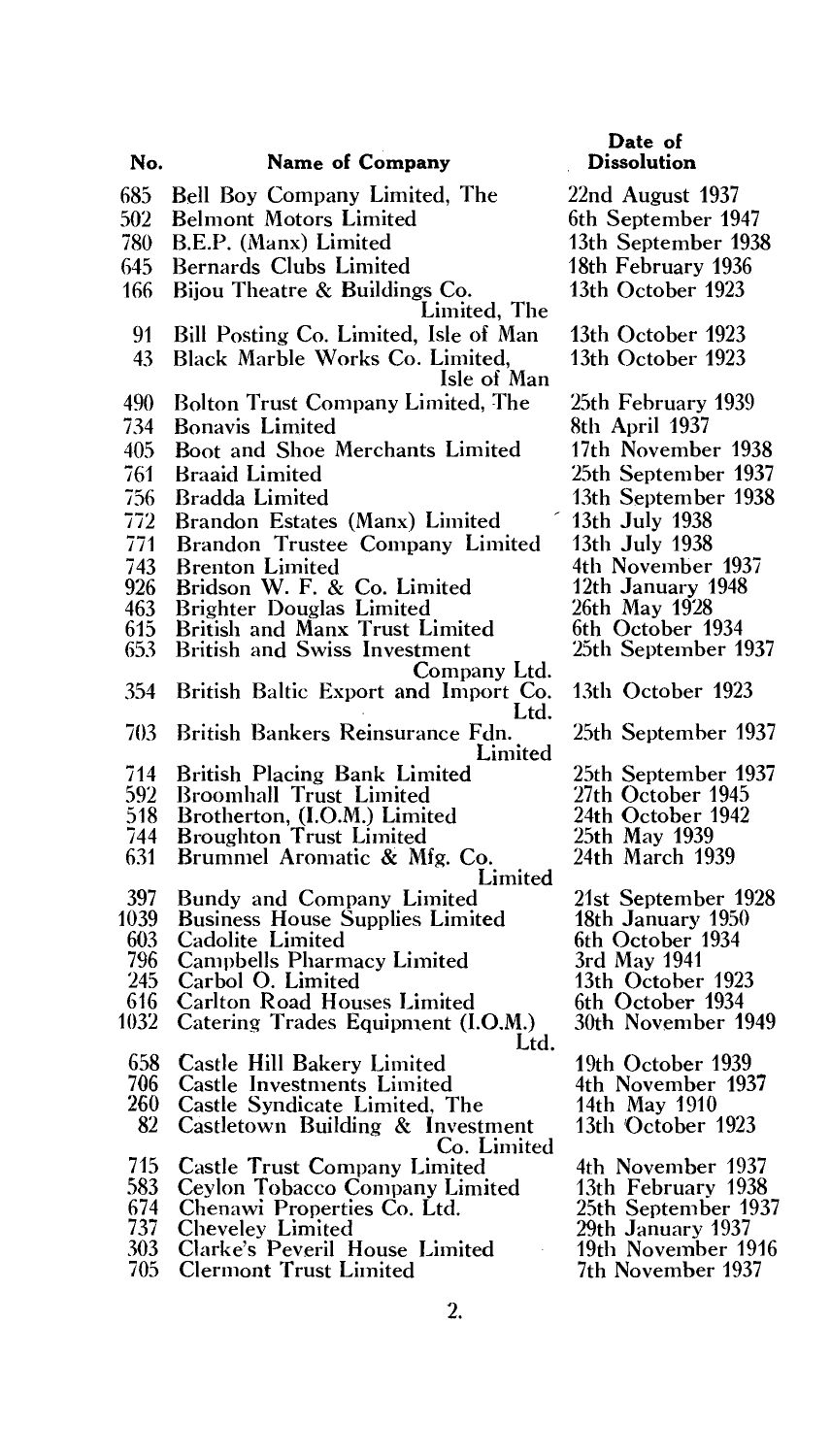## **No. Name of Company**

- 481 Clucas' Garage Limited<br>574 Cohesite Company Lin
- 574 Cohesite Company Limited, The<br>672 Colegate, G.H. Limited
- 672 Colegate, G.H. Limited
- 753 Coleman Limited
- 753 Coleman Limited<br>575 Colourbeam Limited<br>839 Commercial Textiles
- 839 Commercial Textiles Limited
- 
- 790 Continental Association Ltd. 689 Contract Properties Limited
- 700 Coombe Limited
- 757 Cowell Estates Limited
- 663 Cowley, G.H. Limited<br>758 Cregneish Limited
- 758 Cregneish Limited
- 454 Crowther's Patent Fuel Economiser Limited
- 178 Cunard House Limited, The<br>940 C. Y. Ellis Limited
- 940 C. Y. Ellis Limited
- 558 Davies Garage Limited<br>114 Debenture Trust Corpo
- 114 Debenture Trust Corporation Limited
- Deep Sea Operations Syndicate
	- Limited
- 996 Dennis, S. & B. & Co. Limited
- 812 Derbyhaven Hotel Limited, The<br>751 Derek Limited
- 751 Derek Limited
- 387 Diad Limited
- 139 Diorama Co. Limited, Isle of Man
- Douglas & Isle of Man Advertisers & Billposters Limited
- 137 Douglas Grand Buildings Syndicate Limited
- 810 Dowty (Scarborough) Limited
- 774 Duncan Trust Limited, The 774 Duncan Trust Limited, The<br>267 Dunluce and Glentask Iron Ore Co.
- Limited, The
- 313 Eastern Development Co. Limited, The
- Elsinore Hotel and Hydropathic Co. Ltd.
- 593 Empire Fibres Limited<br>589 Empire Fruit and Food
- 589 Empire Fruit and Food Products Limited
- 895 Empire Wines Limited<br>433 Energy Flying Compan
- 433 Energy Flying Company Limited<br>142 English & Scottish Securities
- English & Scottish Securities
- Insurance Corp. Limited
- 1128 Etomic Products Limited<br>739 Factors (I.O.M.) Limited<br>776 Fairlawn Limited Factors (I.O.M.) Limited
	- 776 Fairlawn Limited
- Fargher and Shimmin Limited, **Sutcliffe**
- 337 Farghers Garage Limited<br>719 Farley Limited
- 719 Farley Limited
- 515 Farmers Direct Supply Co. Limited
- 782 Fellowes, Limited
- Fibre Venturers Limited

# **Date of Dissolution**

- 16th February 1942 6th October 1934 25th September 1937 13th September 1938 2nd May 1933 14th January 1949 6th August 1946 13th September 1938 5th March 1945 18th December 1940 24th March 1939 25th September 1937 26th May 1928 24th July 1906 5th August 1949 28th December 1945 17th March 1913 26th May 1928 12th January 1948 13th May 1946 13th September 1938 26th May 1928 13th October 1923 13th October 1923 13th October 1923
- 24th September 1945 13th July 1937
- 22nd August 1923
- 13th October 1923 13th October 1923

18th February 1936 3rd July 1934

- 12th January 1948 25th September 1937 13th October 1923
- 29th December 1950 16th February 1942 14th December 1937 20th April 1923
- 8th April 1946 13th October 1938 2nd May 1933 7th February 1942 2nd May 1933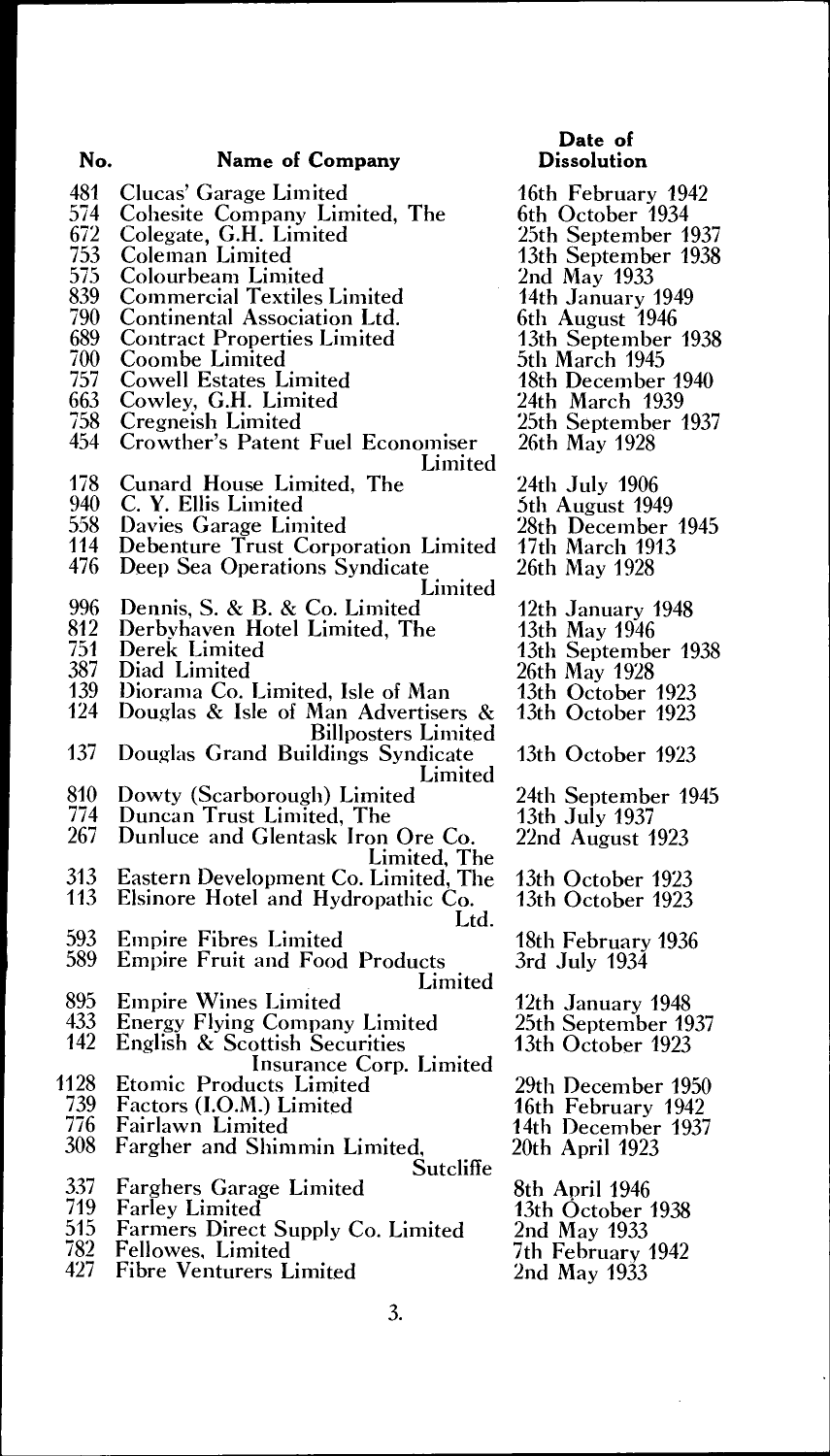- 622 Filaman Limited<br>666 Film Holdings Li
- 
- 396 Film Printers (1921) Limited
- 666 Film Holdings Limited<br>396 Film Printers (1921) Li<br>277 Films (South Africa) Li 277 Films (South Africa) Limited
- 467 Finch **Hill** Garage Limited
- 111 **Eyreton Estates Limited**<br>803 Fixed Holding Trust Cor
- Fixed Holding Trust Company of Man Limited, The
- 808 Fleshwick Limited
- 736 Flinty Limited
- 764 Foxdale Limited
- 789 Framulton Limited
- Fred Karno Productions Limited
- 360 F. W. Smith and Company (Douglas) Limited
- 539 Gayton Motor Company Limited
- 947 General Agencies (I.O.M.) Limited<br>833 General Industrial Development
- General Industrial Development
	- Company Limited
- 620 General Securities Holding Limited
- 310 General Trading Co. Limited
- 367 G. H. **T.** Company (I.O.M.) Limited
- 471 Gibbs, Limited, John
- 299 Gibson, W. A. Limited
- 986 Golf and Country Club (Peel) Limited<br>563 Grafton Trust Limited
- 563 Grafton Trust Limited<br>882 Gresham Hotels (LO.M
- 882 Gresham Hotels (I.O.M.) Limited<br>212 Groome John Limited
- 212 Groome John Limited<br>323 Groome, John (1917) L
- 323 Groome, John (1917) Limited
- 422 Gunn, A. T. & Company Limited
- 401 Hadfield Hotel Limited<br>461 Hales, James & Son, L
- 461 Hales, James & Son, Limited
- 435 "Happy Days" Motors Limited
- 640 Happy Days Motors Limited
- 669 Harlea Investment Trust Limited
- 836 Hawtrey, Charles T., Limited
- 815 Health & Beauty Limited
- 547 Health Ray Clinics and Medical Gymnasia Limited
- 699 Hertford Limited
- 662 Highclere Services Limited<br>243 Holdens Hotel Limited
- 243 Holdens Hotel Limited<br>388 Home Cinemas and Fil
- 388 Home Cinemas and Films Limited<br>147 Homeland Limited
- 147 Homeland Limited<br>746 Hooe Trust Limite
- 746 Hooe Trust Limited
- 673 Hotel Vauban Co. Limited
- 366 Housing and Building Limited
- 844 Howland Trust Limited<br>733 H. R. Limited
- 733 H. R. Limited
- 877 H. R. Tate Limited<br>448 Hughes and Reid L
- 448 Hughes and Reid Limited<br>667 Hurst Investment Co.Lim
- Hurst Investment Co.Limited, The
- **Date of Dissolution**
- 12th January 1948 25th July 1939 10th October 1924 13th October 1923 6th October 1934
- 31st August 1950
- 24th March 1939
- 5th February 1939
- 30th June 1949
- 25th September 1937
- 13th September 1938
- 26th May 1928
- 26th May 1928
- 12th August 1934 28th January 1949 31st March 1949
- 26th September 1937 20th January 1927 2nd February 1923 25th September 1937 21st September 1928 28th January 1949 4th February 1938 23rd October 1948 22nd August 1923 16th February 1942 13th August 1926 30th September 1924 16th February 1942 4th July 1928 29th June 1943 22nd October 1937 16th February 1942 28th January 1949
- 2nd May 1933
- 5th December 1936 26th September 1937 13th October 1923 26th May 1928 13th October 1923 19th June 1937 25th September 1937 26th May 1928 28th August 1942
- 7th February 1942
- 26th September 1949
- 21st September 1928
- 14th February 1937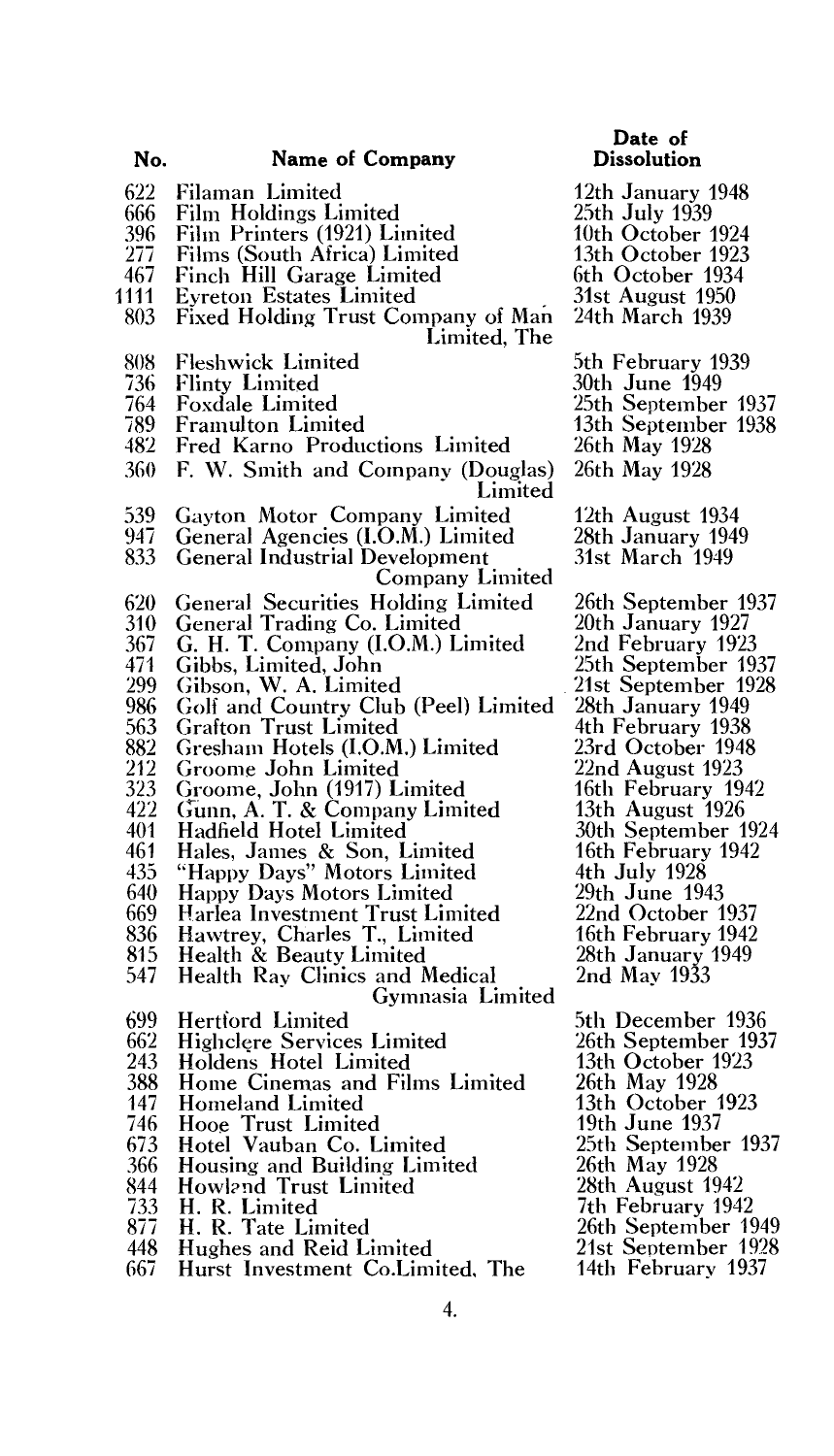- 650 Ideal Housing *&* Investment Trust Limited 130 Imperial Debenture Corporation Limited 325 Insular Trading Company Limited, The 259 Investment Corporation Limited, The 384 Isis Chemicals and Dyes Limited 807 Island Fixed Holding Limited 681 Island Trust Company Limited, The<br>632 Isle of Man Automatics Limited 632 Isle of Man Automatics Limited Isle of Man Bus and Motor Car Co. Limited, The 639 Isle of Man Endowment Co. Limited, The 380 Isle of Man Film Company Limited 412 Isle of Man Hide and Skin Company Limited, The 748 Isle of Man Holdings Limited 298 Isle of Man Investments Limited, The Isle of Man Motor Touring Co. Limited 110 Isle of Man Mutual Glass Insurance Co. Limited 329 Isle of Man Playbox Company Limited, The 441 Isle of Man Putting Greens Co. Limited, The 153 Isle of Man Stud Co. Limited 813 Isle of Man Trading Co. Limited 813 Isle of Man Trading Co. Limited<br>357 J. J. Spence and Company Limited<br>402 John Kermode Limited 402 John Kermode Limited<br>179 Johnson & Company Li 179 Johnson & Company Limited 285 Johnston & Co. Limited, R. 479 Joseph Laurillard & Sales Limited 474 Joyrides Limited<br>544 J. Usher and Co 544 J. Usher and Company, Limited 644 **J.** W. Currey & Company Limited 216 Kewley, Thomas, Limited 390 Kings Head Hotel Limited., The 390 Kings Head Hotel Limited, T<br>788 Kingston Investments Limited<br>647 Lescum Manufacturing Compa Lescum Manufacturing Company Limited 749 Linby Company Limited Liver Radio Manufacturing Co. Limited, The 661 London & Levant Leaf Tobacco Co. Limited 411 Ludgate Typewriter Company Limited' The 798 Lydney Trust Limited<br>586 Lyons W. (I.O.M.) Lim
- 586 Lyons W. (I.O.M.) Limited
- 536 Mac's Shipping Agency Limited

### **Date of Dissolution**

18th February 1936 13th October 1923 24th March 1939 13th October 1923 2nd May 1933 11th July 1949 11th March 1937 10th September 1943 26th May 1928 30th October 1935 26th May 1928 21st September 1928 13th September 1938 18th June 1933 26th May 1928 13th October 1923 13th October 1923 26th May 1928 22nd August 1923 4th September 1938 24th March 1939 24th March 1939 22nd August 1923 6th September 1914 26th May 1928 6th October 1934 8th November 1946 18th February 1936 11th October 1903 17th November 1936 24th March 1939 18th February 1936 22nd August 1937 26th May 1928 30th November 1937 26th May 1928

16th February 1942 1st February 1947 24th March 1939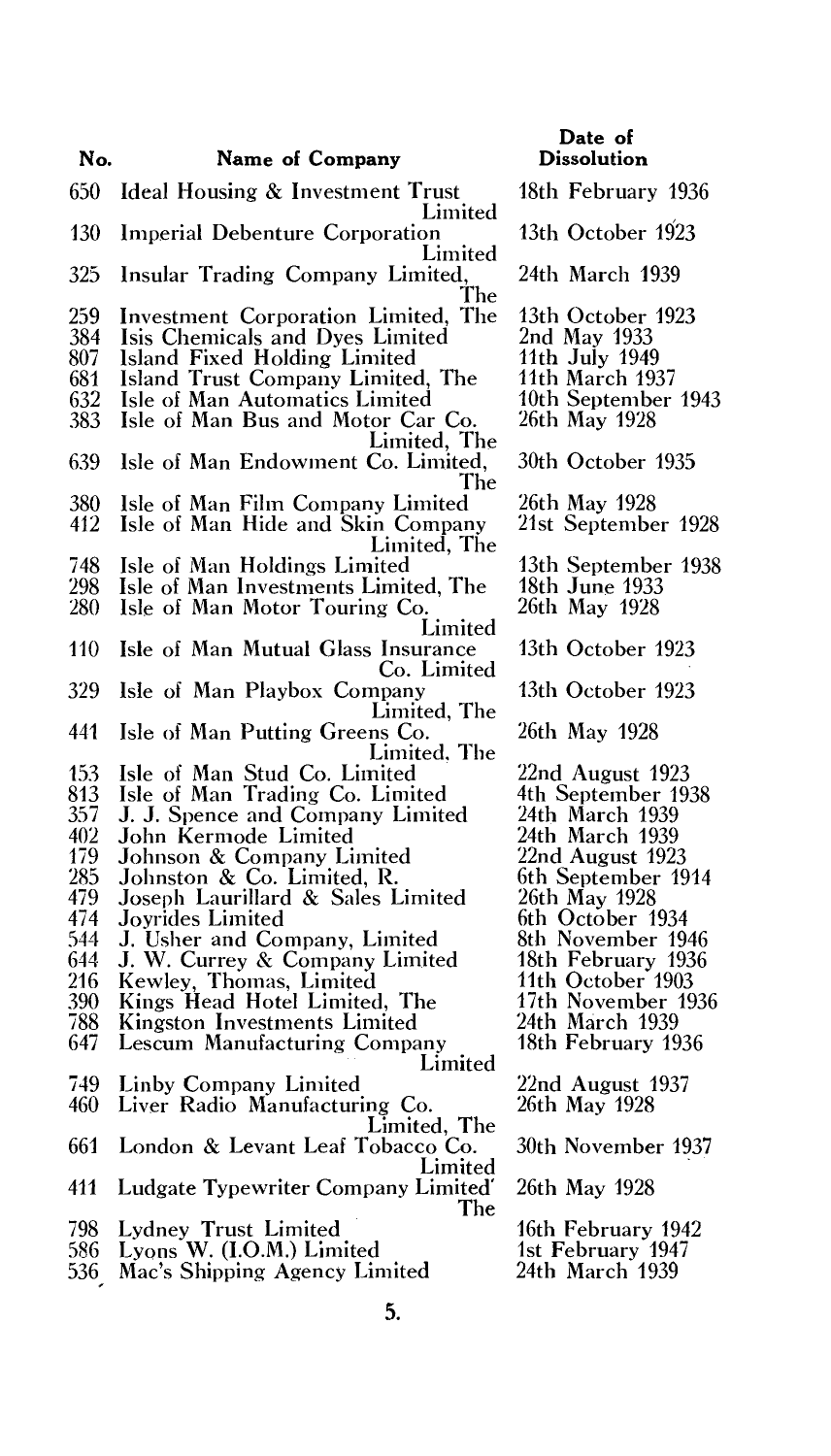| No.  | Name of Company                                | <b>Dissolution</b>  |
|------|------------------------------------------------|---------------------|
| 421  | Manchester & Bolton Produce Co.<br>Limited     | 26th May 1928       |
| 475  | Manor Coal Co. Limited, The                    | 2nd May 1933        |
| 556  | Manor Investment Co. Limited, The              | 14th February 1937  |
| 428  | <b>Mantles Limited</b>                         | 2nd May 1933        |
| 112  | <b>Manx Association Limited</b>                | 22nd August 1923    |
| 92   | Manx Billposters & Advertising Co.             | 24th November 1903  |
|      | Limited, The                                   |                     |
| 244  | Manx Confectionery Manufacturers               | 13th October 1923   |
|      | Limited                                        |                     |
| 219  | Manx Cycle & Motor (Hiring) Co.                | 7th June 1903       |
|      | Limited                                        |                     |
| 336  | <b>Manx Developments Limited</b>               | 2nd May 1933        |
| 711  | Manx Estates Limited                           | 11th June 1937      |
| 591  | Manx Haulage Limited                           | 20th April 1939     |
| 333  | Manx Ices Limited                              | 2nd August 1922     |
| 276  | Manxland Investment Co. Limited,               | 22nd January 1918   |
|      | The                                            |                     |
| 1028 | Manx Leathergoods Limited                      | 15th February 1949  |
| 466  | Manx Minerals Limited                          | 26th May 1928       |
| 268  | Manx Motor Hiring Co. Limited, The             | 13th October 1923   |
| 362  | Manx Photoplays Limited                        | 26th May 1928       |
| 300  | Manx Touring Cars Limited, The                 | 22nd August 1923    |
| 873  | Manx Toys Limited                              | 8th November 1946   |
| 315  | Manx Woodwork Industries Limited               | 13th October 1923   |
| 158  | Marina (Douglas, Isle of Man) Limited          | 28th November 1894  |
| 816  | Marina Hairdressers Limited                    | 16th February 1942  |
| 619  | Marshall Ward Limited                          | 25th September 1937 |
| 745  | Marston Hill Co. Limited, The                  | 1st November 1936   |
| 716  | Martagon Company Limited, The                  | 7th October 1937    |
| 352  | Martin and Evans Limited                       | 29th August 1923    |
| 528  | Mayfield Estates Limited                       | 2nd May 1933        |
| 1105 | Mayor and Tomlinson Limited                    | 17th April 1950     |
| 555  | Meadow Investment Co. Limited, The             | 14th February 1937  |
| 665  | Melbourne Trust Co. Limited                    | 30th June 1937      |
| 149  | Mines Exploration & Development<br>Co. Limited | 13th October 1923   |
| 75   | Mona Coal Co. Limited                          | 13th October 1923   |
| 811  | Mona Holding Limited                           | 5th February 1939   |
| 449  | Monna Plantations Limited, The                 | 26th May 1928       |
| 554  | Moor Investment Company Limited,               | 11th August 1932    |
|      | The                                            |                     |
| 720  | <b>Mosul Railway Company Limited</b>           | 16th February 1942  |
| 266  | Motor Tours Limited                            | 30th September 1915 |
| 567  | National Agency Limited                        | 6th October 1934    |
| 478  | New Amusements (I.O.M.) Limited                | 6th October 1934    |
| 426  | <b>New Fibre Exploitation Syndicate</b>        | 24th May 1927       |
|      | Limited                                        |                     |
| 217  | New General Billposters (I.O.M.)               | 5th June 1904       |
| 580  | Limited<br>Newthorpe Colliery (1931) Limited,  | 6th October 1934    |
|      | The                                            |                     |

**Date of**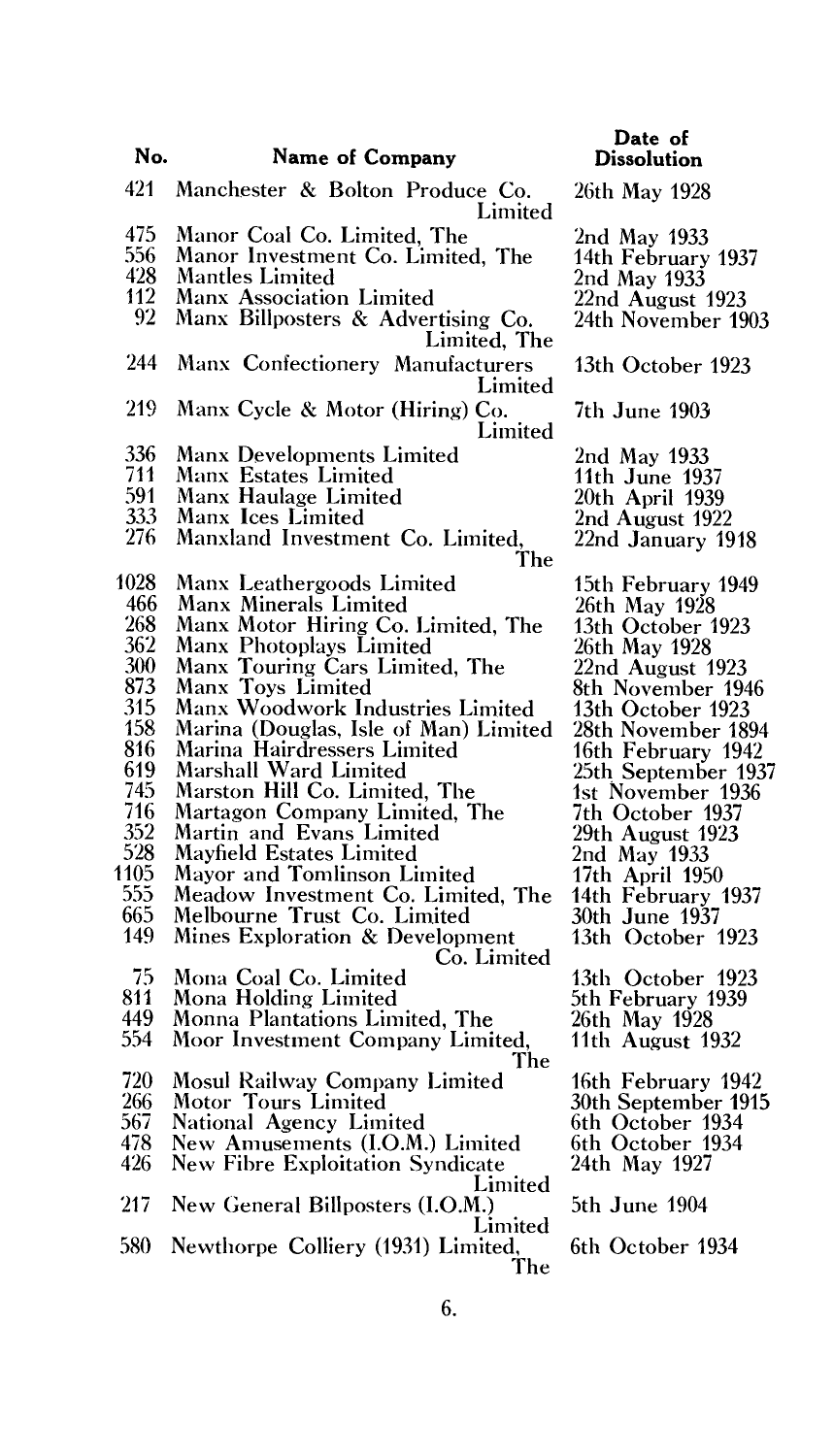**No. Name of Company**  379 Newton-Smith Textile Machinery Limited 391 New Welsh Slate Quarries Limited, The 759 Niarbyl Limited 431 Niger Exploration Co. Limited, The 469 Northern Clothing Co. (Manx) Limited 718 Northern Counties Limited<br>462 Northern Motor Co. Limite 462 Northern Motor Co. Limited 553 Oil Refiners (Isle of Man) Limited 553 Oil Refiners (I:<br>777 Olton, Limited<br>297 Omnium Limit 297 Omnium Limited 548 Onchan Window Cleaning Co. Limited 382 Orange River Asbestos Mines Limited 417 Over the Falls (I.O.M.) Limited<br>594 Palais de Broqueville, Limited 594 Palais de Broqueville, Limited<br>527 Park Close, Limited<br>775 Park Estates Limited<br>533 Pathfelt and Fencing Limited Park Close, Limited Park Estates Limited 533 Pathfelt and Fencing Limited<br>726 Percy Limited 726 Percy Limited 393 Peters Motors Limited 552 Peveril Amusements Limited<br>392 P. H. & R. T. Richards Limit 392 P. **H. &** R. T. Richards Limited 399 Philip Trust Limited, The<br>526 Photowork (Isle of Man) 526 Photowork (Isle of Man) Limited 660 Pictorial Enterprises Limited<br>371 Plant Fertilisers Limited 371 Plant Fertilisers Limited 407 Port Erin Coal Co. Limited, The<br>127 Port Erin Pavilion & Hotel Co. Port Erin Pavilion & Hotel Co. Limited 154 Porter Galland Mason & Co. Limited 509 P. Richmond Limited 152 Princess Steam Laundry Limited, The Prospect Manufacturing Co. Limited, The 830 P. Towns, Limited 458 Quaye, T. C. Limited 458 Quaye, T. C. Limited<br>809 Ramsey Hotels, Limited<br>520 Ramsey Ice Company L 520 Ramsey Ice Company Limited, The 573 Ratcliffe Estates Limited<br>754 Reginald Limited 754 Reginald Limited 541 Reliance Agency Limited 646 Reynolds  $\&$  Co. Limited 741 Rhodes Limited 750 Richards Limited 377 Richards Budd and Co. Limited Rigby's Manx Holiday Camps Limited 584 Robert Wood Superheater Co. Limited The 687 Rogate Limited **Dissolution**  26th May 1928 24th March 1939 25th September 1937 26th May 1928 2nd May 1933 29th September 1937 26th January 1926 2nd May 1933 16th February 1942 13th October 1923 2nd May 1933 2nd May 1933 2nd May 1933 6th October 1934 16th February 1942 3rd February 1938 2nd May 1933 11th April 1937 26th May 1928 2nd May 1933 12th November 1925 26th May 1928 13th September 1938 18th February 1936 13th October 1923 11th December 1926 13th October 1923 13th October 1923 2nd May 1933 13th October 1923 10th October 1926 3rd August 1944 19th April 1938 8th November 1946 13th September 1938 24th October 1942 13th September 1938 2nd May 1933 18th February 1936 12th October 1937 13th September 1938 21st September 1928 24th March 1939 6th October 1934 5th March 1945 13th September 1938

**Date of** 

Rolle Investment Co. Limited, The

7.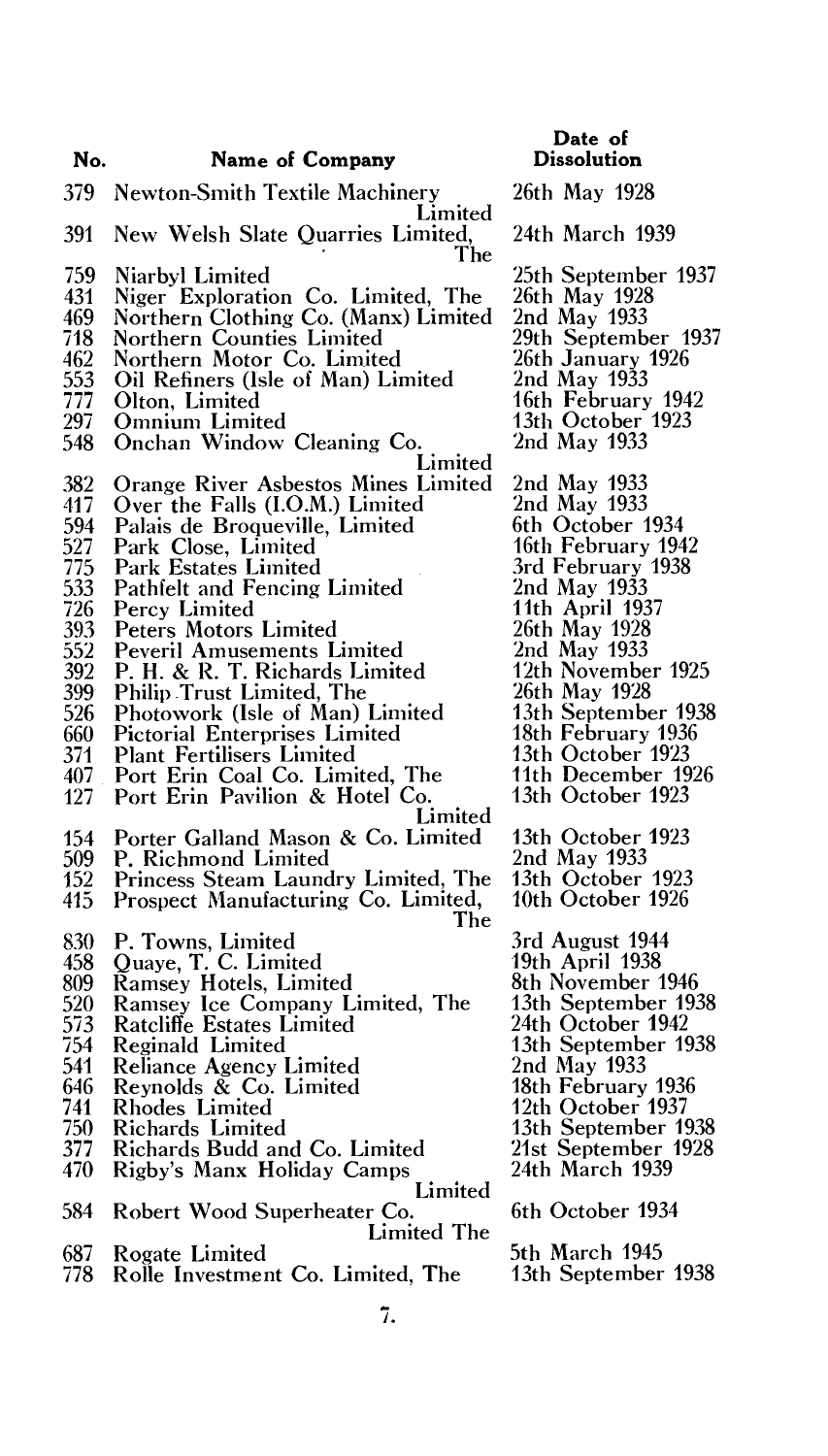| No. | <b>Name of Company</b>                       |                 |
|-----|----------------------------------------------|-----------------|
| 688 | <b>Romulus Trust Limited</b>                 | 24              |
| 370 | Roofing and Fencing Limited                  | 261             |
| 784 | Rowsley Limited                              | 31 <sub>5</sub> |
| 128 | Royal Trusts Assets & Securities             | 23 <sub>1</sub> |
|     | Corp. Limited                                |                 |
| 491 | Rushen Diamond Coal Company                  | 6tl             |
|     | Limited                                      |                 |
| 781 | S. & F. Investments Limited                  | 4t l            |
| 785 | S. & F. Trustee Company Limited              | 4tł             |
| 576 | S. F. Wilkinson & Company Limited            | 22 <sub>1</sub> |
| 760 | Sandygate Limited                            | 25 <sub>i</sub> |
| 728 | Second Albury Limited                        | 11              |
| 429 | Second New Fibre Syndicate Limited,          | 26 <sup>t</sup> |
|     | The                                          |                 |
| 729 | <b>Second Percy Limited</b>                  | 11 <sub>1</sub> |
| 143 |                                              | 13              |
|     | <b>Securities Guarantee &amp; Investment</b> |                 |
|     | Corporation Limited, The                     | 13 <sub>1</sub> |
| 307 | Seymour Limited                              | 16              |
| 612 | <b>Shares and Securities Limited</b>         |                 |
| 437 | Shaws Motors Limited                         | 4tl             |
| 691 | Silpho Company Limited                       | 22              |
| 704 | Skeltons Limited                             | 14 <sub>1</sub> |
| 375 | South Atlantic Trading and                   | 26              |
|     | Development Syndicate Limited                |                 |
| 588 | <b>Speedboats Limited</b>                    | 20              |
| 659 | <b>Stability Limited</b>                     | 18              |
| 117 | <b>Standard Contract &amp; Debenture</b>     | 13              |
|     | <b>Corporation Limited</b>                   |                 |
| 500 | <b>Strand Boot Stores Limited</b>            | 18              |
| 730 | <b>Strathavon Limited</b>                    | 3r              |
| 684 | Stuart Trustee Company, Limited The          | 9tl             |
| 434 | Subletha Limited                             | 2n              |
| 605 | Swales, T. Limited                           | 16              |
| 301 | Taxi & Automobile Co. Limited, The           | 23              |
| 843 | <b>Technical Developments Limited</b>        | 8tl             |
| 613 | Texas Ranch Rodeo Company, The               | 6t)             |
| 606 | Theakston Limited                            | 6tl             |
| 608 | Theatrical Service Limited                   | 6tl             |
| 635 | <b>Trade Competitions Limited</b>            | 18              |
| 692 | Travel & Sports Press Limited                | 25              |
| 425 | Tregenna Trust Limited, The                  | 4tl             |
| 707 | <b>Trent Land Company Limited</b>            | 7tl             |
| 708 | Twyning Manor Estate Co. Limited             | 26              |
| 767 | <b>Tynwald Trustees Limited</b>              | 16              |
| 630 | United Amusements Limited                    | 16              |
| 636 | Universal Display Service Limited            | 18              |
| 345 | Vanguard Motor Tyre Co. Limited              | 26              |
|     | The                                          |                 |
| 731 | Venture Company Limited, The                 | 16              |

**Dissolution**  h December 1937:

**Date of** 

th May 1928 st August 1937 rd April 1923

#### n October 1934

h September 1937 1 September 1937 22nd September 1933 25th September 1937 th April 1937 th May 1928

th April 1937 th October 1923

th October 1923 th February 1939 h May 1928 nd August 1937 th December 1937 th May 1928

th December 1947 th February 1936 th October 1923

- th February 1936 d February 1938 h November 1939 <sub>d</sub> May 1933 th August 1940 rd April 1926 h November 1946 h October 1934 h October 1934 h October 1934 th February 1936 th September 1937 4th February 1927 7th April 1938 th January 1938 th February 1942 th February 1942 th February 1936 th May 1928 16th February 1942
- 10th January 1911 26th May 1928 26th May 1928 3rd February 1938
- 
- 261 Victoria Syndicate, The
- 369 Viking Marine Insurance Co. Limited<br>389 Vitamines (I.O.M.) Limited
- 389 Vitamines (I.O.M.) Limited
- Wargrave Trust Limited, The
	- **8.**